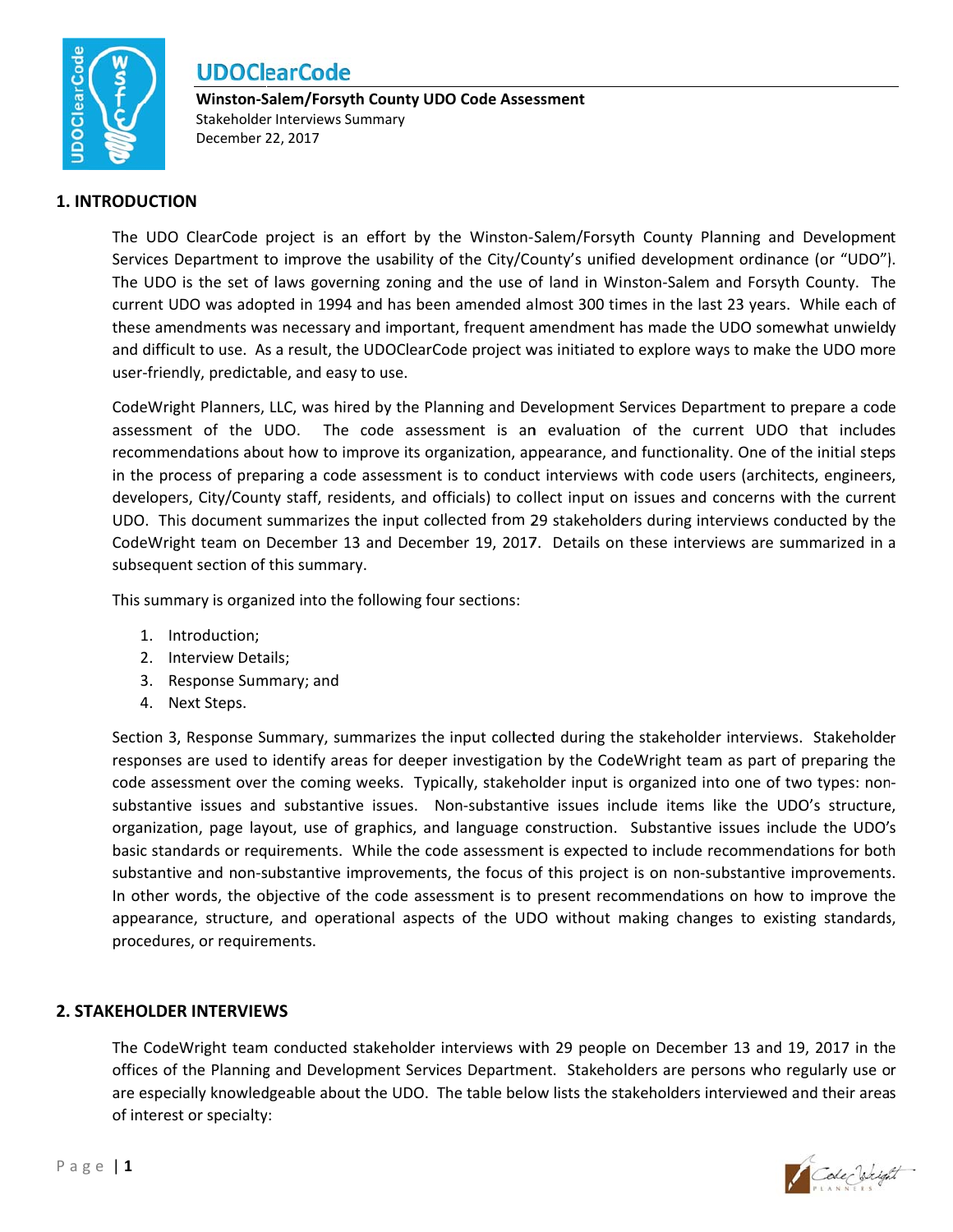

#### Winston-Salem/Forsyth County UDO Code Assessment Stakeholder Interviews Summary

December 22, 2017

| Lou Baldwin         | Realtor                      | Jon Lowder                   | <b>Triad Apartment Association</b> |
|---------------------|------------------------------|------------------------------|------------------------------------|
| Kent Barney         | Engineer                     | <b>Director Marty Marion</b> | Architect                          |
| Jeff Brinker        | Designer                     | Davida Martin                | <b>County Attorney</b>             |
| Eric Bushnell       | Neighborhood Advocate        | Matt McChesney               | Developer                          |
| <b>Steve Causey</b> | Engineer                     | Reid Morgan                  | Attorney, Wake Forest University   |
| <b>Gene Crouse</b>  | Architect                    | John Reece                   | Developer                          |
| Melynda Dunigan     | <b>Planning Board Member</b> | Milt Rhodes                  | Developer                          |
| Scott Frye          | Engineering                  | John Ruffin                  | Realtor                            |
|                     | (Government Affairs Liaison) | Damon Sanders-Pratt          | <b>Deputy County Manager</b>       |
| Lee Garrity         | City Manager, Winston-Salem  | Jack Steelman                | Realtor                            |
| Troi Hicks          | Realtors Association         | Vince Townsend               | Engineer                           |
|                     | (Government Affairs Liaison) | Chuck Truby                  | Surveyor                           |
| Arnold King         | <b>Planning Board Chair</b>  | <b>Greg Turner</b>           | <b>Assistant City Manager</b>      |
| Carolyn Highsmith   | Neighborhood Advocate        | <b>Gordon Watkins</b>        | Asst. County Attorney              |
| Jerry Kontos        | Asst. City Attorney          | Amanda Williams              | Developer                          |
|                     |                              | Paul Williams                | Developer                          |

 $\overline{\phantom{a}}$ 

Stakeholder interviews were conducted in one-on-one and small group sessions without City/County staff present. This was done to ensure interviewees could be perfectly candid about their concerns with the UDO. To preserve confidentiality, this report does not attribute comments to individuals - instead, it summarizes the input collected into seven general topic areas. Stakeholder input is summarized in the Response Summary section.

### **3. RESPONSE SUMMARY**

This section summarizes the responses provided by stakeholders during the interviews. Responses are grouped into eight main categories:

- A. General Comments;
- B. Document Structure;
- C. Visual Aids;
- D. Language Construction;
- E. Digital Version;
- F. Outside Guide or Manual;
- G. Process Related; and
- H. Substantive Comments.

Stakeholder comments or responses are provided as bullet points or short statements taken from conversation. As mentioned in the Introduction, the focus of this project is on the non-substantive improvements to the UDO (items A-F above). Responses dealing with substantive issues mentioned by the stakeholders (subsection H) are listed here for future consideration. Many interviewees suggested other communities' codes and/or other

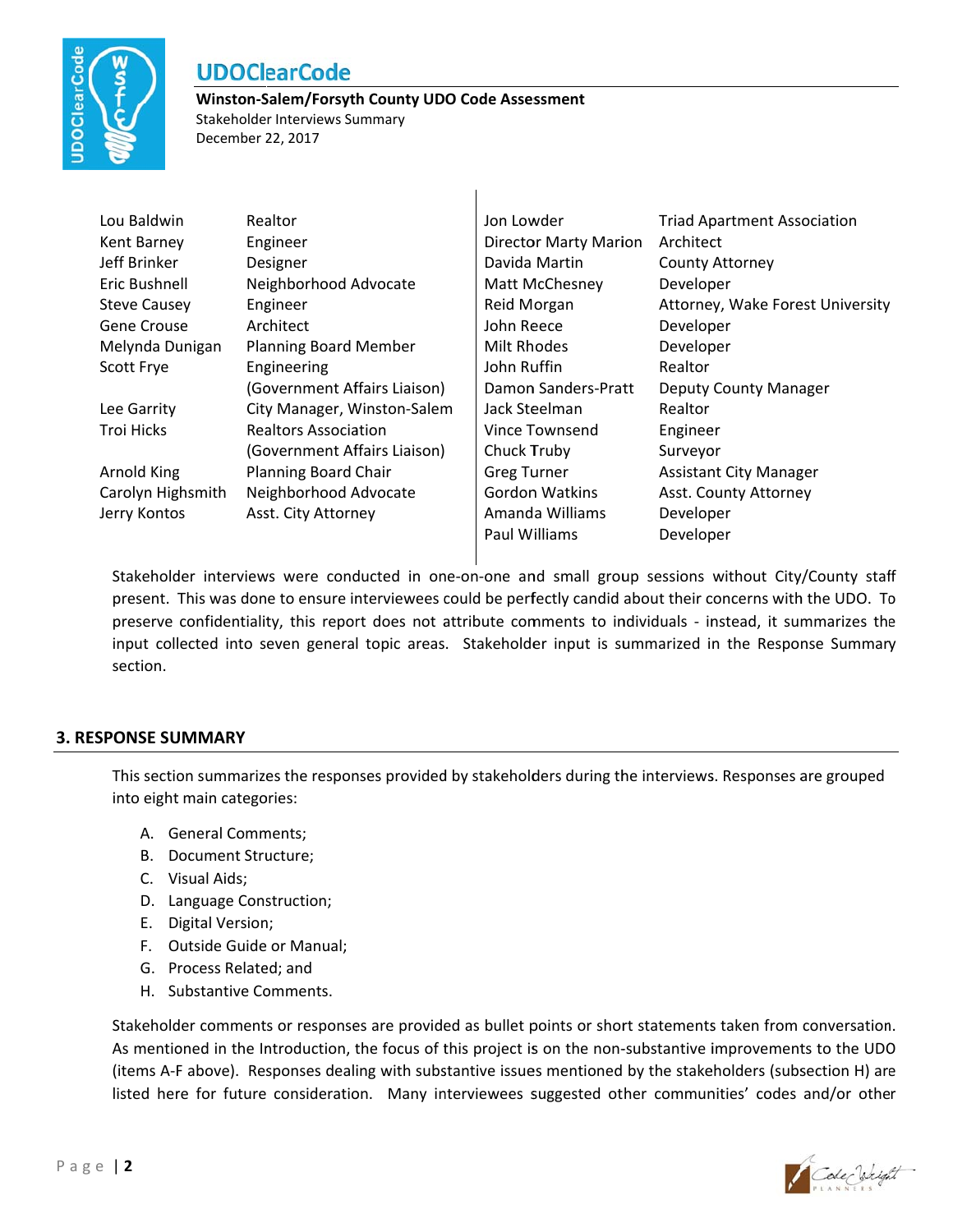

Winston-Salem/Forsyth County UDO Code Assessment Stakeholder Interviews Summary December 22, 2017

people for the consulting team to talk with. These suggestions are greatly appreciated and have been explored, but for brevity, are not listed in this document.

### A. General Comments

This subsection lists 15 stakeholder comments about the code assessment project or the UDO in general.

- 1. Glad that this project is happening it is overdue and important.
- 2. Hope that this project keeps moving in a timely manner so that development can proceed under the updated UDO.
- 3. Keep the development community involved throughout the project and beyond.
- 4. The UDO is not easy to use as a citizen  $-$  it's too long and daunting.
- 5. Philosophical question: who is the audience for the UDO? General public? Staff? Developers?
- 6. The City and County need to get clear on what planning, zoning, and code enforcement philosophy we're operating under.
- 7. Claims City is pro development and as a result, some constituent's needs or concerns may not be adequately addressed during the development process.
- 8. The UDO takes a restrictive, not enabling, philosophic stance.
- 9. The Legacy plan wants walkability, urban development, etc the UDO does not.
- 10. The government is sending "mixed signals" to the development community we want development, but we want it only in a particular way and it's not going to be an easy process.
- 11. The City says it wants to see more "urban" style development, particularly downtown, but the standards are very suburban. You can't build a building up to the sidewalk AND keep a 10' utility easement.
- 12. Rather than dig in and figure it out in the online code, it's our practice to just go ahead and call staff and set up a meeting because it's too much to wade through on our own. This slows everyone down and must use a lot of staff time, too.
- 13. Innovations happen in the fields of engineering and construction, but the code doesn't keep up, and so it doesn't allow or recognize new and better ways of doing things. Suggest a yearly review for updated best practices.
- 14. The code is so unwieldy, it might be better to do a wholesale update/rewrite at some point.
- 15. If staff didn't provide such good customer service, I would really struggle using the code.

#### **B. Document Structure**

This subsection summarizes the 31 comments about the current UDO's structure and organization, which are organized into three subsections for the sake of clarity.

#### i. Structure, Generally

- 16. The WSFC UDO is very bulky and one of the hardest to read of anywhere we work.
- 17. It is difficult for any newcomer to work with I've been using it for over twenty years so I can find most of the information I need, but I often have to call a staff member as a check, and many times I find that I've overlooked some hidden aspect of the ordinance.

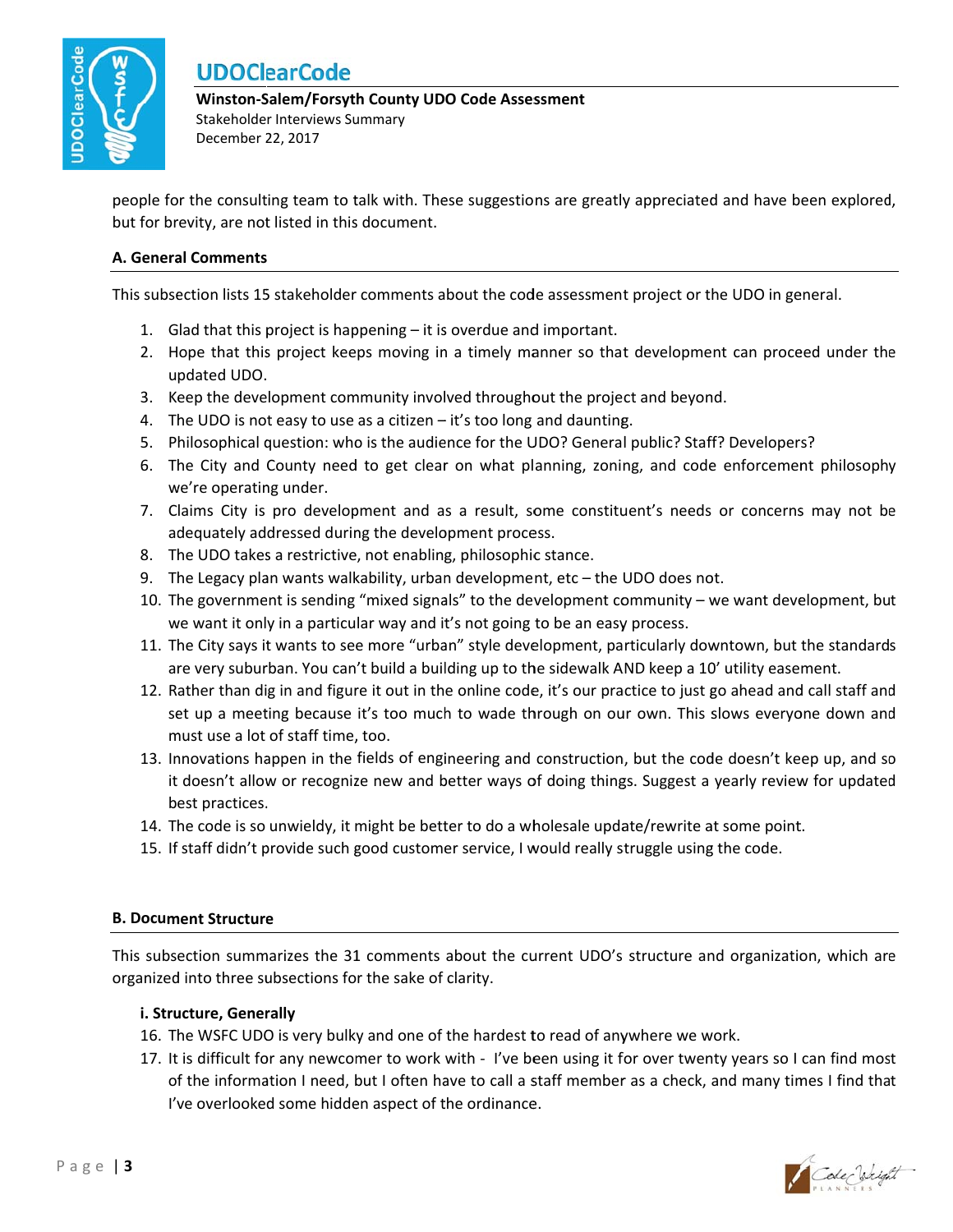

## Winston-Salem/Forsyth County UDO Code Assessment

Stakeholder Interviews Summary December 22, 2017

- 18. The disorganized nature of the code leads the public to think they know the rules, then they are told they missed something - leads to mistrust between public and staff.
- 19. The whole code is jumbled and not organized there is no discernable pattern or "big picture" to it.
- 20. Current code does not follow a "work flow" to understand current zoning. Then uses, etc.
- 21. If you are already used to the rules and the way the UDO lays them out, it's not so bad, but if you are new or have a new situation come up, it's really difficult and time-consuming.
- 22. Hard to know where to go unless you know where go.
- 23. The code contents are OK, but it's too hard to find what you need.
- 24. The code is overall unwieldy and too long.
- 25. Code is too cumbersome for most users.
- 26. Code is not brief, need to cut down on wordiness.
- 27. Prefer brevity over clarity; believe that brevity creates clarity.

### ii. Structure, Specifics

- 28. The chapter and article names are not intuitive don't know what you're getting when you click on anything.
- 29. Better/more intuitive chapter and section headings.
- 30. Need easy to see and read headings.
- 31. Needs a better numbering system.
- 32. Applicability of rules is sometimes not clear due to multiple overlapping sections and standards located in different parts of the code that regulate the same thing.
- 33. Definitions at the front of the code doesn't make sense; starts the UDO user off in a confusing place; should move to end of book.
- 34. Definitions need to be consolidated; they are spread throughout the document.
- 35. There are a few places where the UDO contains too many "conditions" that are hard to understand; for example, the parking table seems straightforward, but contains a collection of footnotes and "if/then" statements that must be applied on top of the table that make it more complicated. Better tables and/or illustrations would help in this case.
- 36. There are too many exceptions "sprinkled" throughout the code; you can't tell if you have all the information on a given topic without reading the book cover to cover.
- 37. Standards are too dispersed. For example, there is a parking section, but several zoning districts also include parking standards.
- 38. Parts of the code reference "exhibits" that are in other parts of the code and very hard to identify/find.
- 39. There are some references to other parts of the code that don't exist any longer.
- 40. Inclusion of short summaries would be helpful.
- 41. Would help if code had a glossary, inclusion of commentary explanations of things as is included in staff reports.

### iii. Distinguishing between City & County Standards

- 42. Suggests setting out or identifying the county-specific rules up front in the document.
- 43. Suggest using two-column approach when standards differ by jurisdiction.

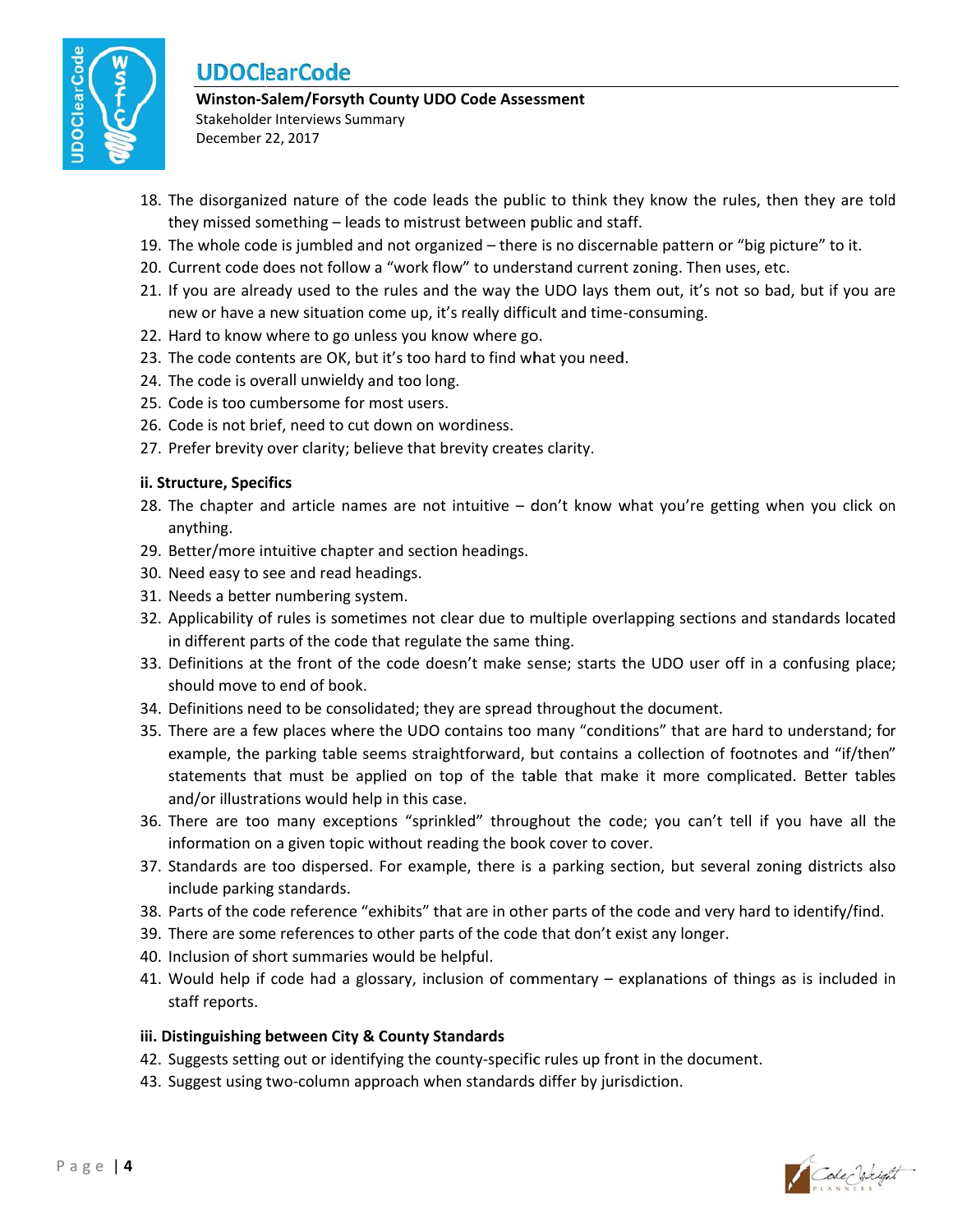

Winston-Salem/Forsyth County UDO Code Assessment Stakeholder Interviews Summary December 22, 2017

- 44. If there are not too many instances of different standards, could they be handled by footnoting where the County differs?
- 45. City/County distinction needs to be clearer could use highlighting or color coding.
- 46. Would love if City and County used separate books.

### C. Visual Aids

This subsection sets out the 26 comments related to visual aids in the UDO, like graphics, illustrations, and page layout.

### i. Graphics

- 47. Need more graphics and visuals... lots more graphics.
- 48. More pictures are needed in the document. Images that are included should be properly scaled and appropriate in view/perspective.
- 49. Need more imagery alongside text descriptions for people who take in information differently.
- 50. Some graphics should be examples of how the rules are applied.
- 51. Need for illustrations, especially for cases like odd-shaped lots, and in cases where two standards conflict or overlap, for example, on a lot with a stream crossing one lot line, which prevails, the bufferyard or the riparian buffer? An illustration would help here.
- 52. Need photos in addition to drawings in some cases, like buffer types.
- 53. Need illustrations (flow charts) in the development process sections.
- 54. Some illustrations should take the form of photos (such as massing and landscaping standards).
- 55. Needs graphics, especially lot setback standards and measurement rules.
- 56. Suggests inclusion of "model" diagrams for things like landscaping.
- 57. Likes diagrams of code elements, like parking.
- 58. Can't visualize the standards like setbacks, images would help tremendously.
- 59. Be careful with images sometimes the image can be misinterpreted as the way it must look, not an example. Be clear about what is required vs what is suggested.
- 60. Photos should be realistic, not idealistic, in order to provide value. (Don't use a photo of a development that would never happen here, or with features highlighted that would be prohibitively expensive.)
- 61. Prefer few images with text: focus graphics on key confusing concepts.

### ii. Tables

- 62. Needs more tables, and needs existing tables to be easier to read and less lengthy.
- 63. Like the inclusion of more tables to help people digest information faster.
- 64. Digital versions of tables are too hard to use.
- 65. On-line use table is impossible to use no way to see all of the table at one time. Would support breaking the table into smaller table based on type of district.
- 66. Current tables have too many footnotes that cause confusion in what looks like a straightforward set of standards but isn't.
- 67. Staff uses an outside document (NAICS) to further classify use types.

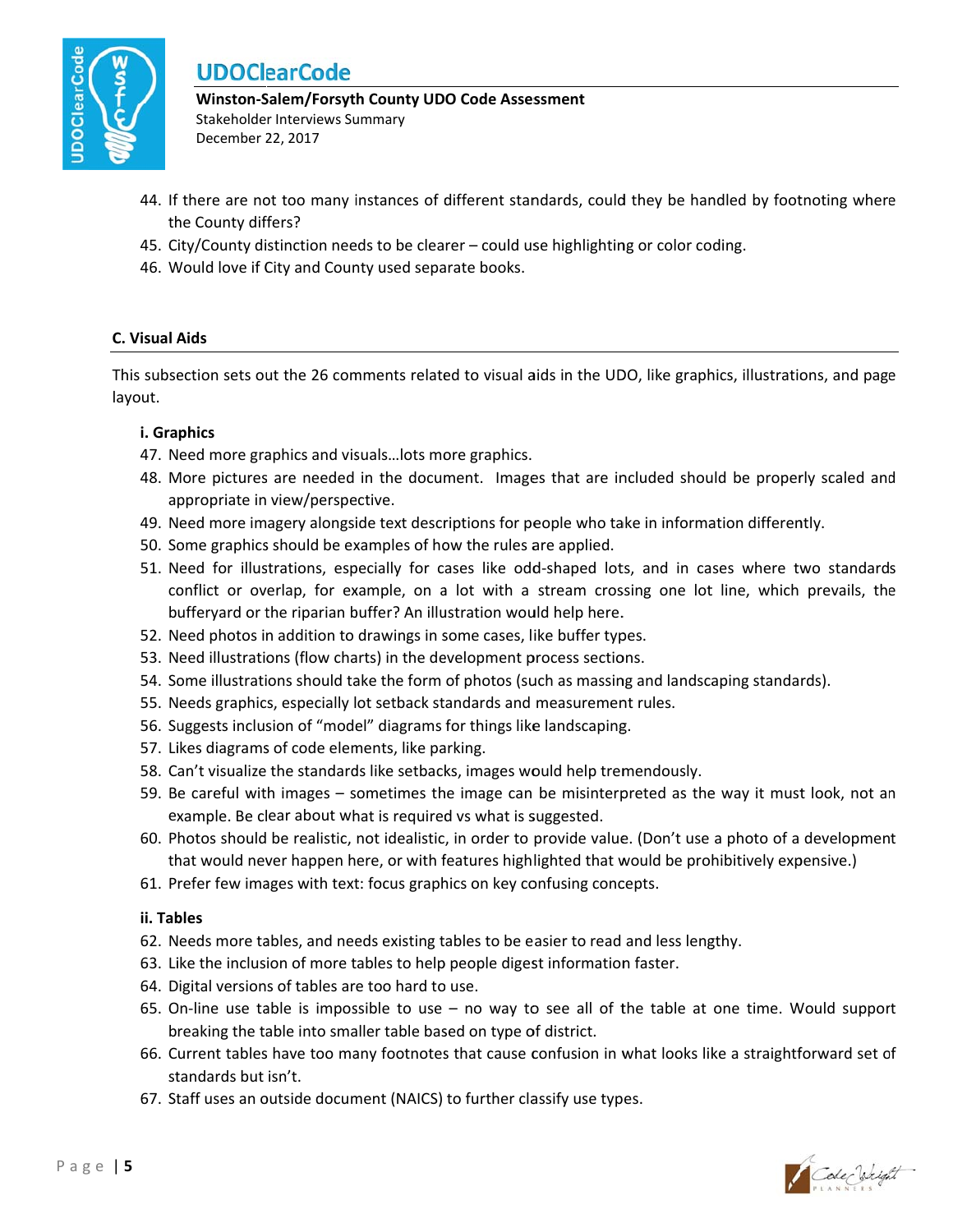

Winston-Salem/Forsyth County UDO Code Assessment Stakeholder Interviews Summary

December 22, 2017

- 68. Use table needs adjustment for updated definitions and consolidation of similar terms; there are also some overly stringent restrictions on use, for example, to do a "twin home," you have to rezone to MF.
- 69. Permitted use table is daunting to use.

### iii. Other Suggestions

- 70. Suggest that code requirements be "called out" made more visible. in tables, numbered standards, bold type, etc.
- 71. The whole code is in the exact same text it would be good to use color, more hierarchical levels, etc.
- 72. Need to have parcel-based mapping of some standards such as the GMA areas.

### D. Language Construction

The following 16 comments address the language construction of the current UDO. Language construction deals with issues like readability, ease of comprehension, and consistency of terms.

- 73. It stalls the process for everyone when we have to keep going back to staff for help interpreting the code.
- 74. Have to go to staff for help finding standards and reconciling inconsistencies between different code sections.
- 75. Many of the standards are overly wordy they read as if they were written by a lawyer to eliminate any ambiguity, but are very hard to understand because are in legalese.
- 76. Repetition of sections is a problem, even when they don't contain inconsistencies, because the code user thinks they've already seen that section and get confused.
- 77. Need to simplify the language, generally. Cites the tree save ordinance as an example of complex language.
- 78. Needs plain language the rules are incoherent to most people.
- 79. Inconsistent language makes the UDO harder to enforce.
- 80. Need to be able to understand parts of the ordinance without reading the whole thing.
- 81. The development process sections of the current UDO are nearly impossible to read; clearer language, brevity needed.
- 82. Some areas use purpose and intent statements; others do not these are good and should be used consistently, and with consistent language, voice, and format, throughout the document.
- 83. Seems like we have too many definitions- are they all necessary/being used?
- 84. Are all definitions necessary? Obsolete?
- 85. Definitions need to be updated; some need to be removed.
- 86. Definitions of uses, like Agritourism, are not clear enough for inspections to make determinations.
- 87. Suggests adding commentary to the UDO as is done for the Building Code.
- 88. No need for the code language to anticipate every possible instance/potential outcome.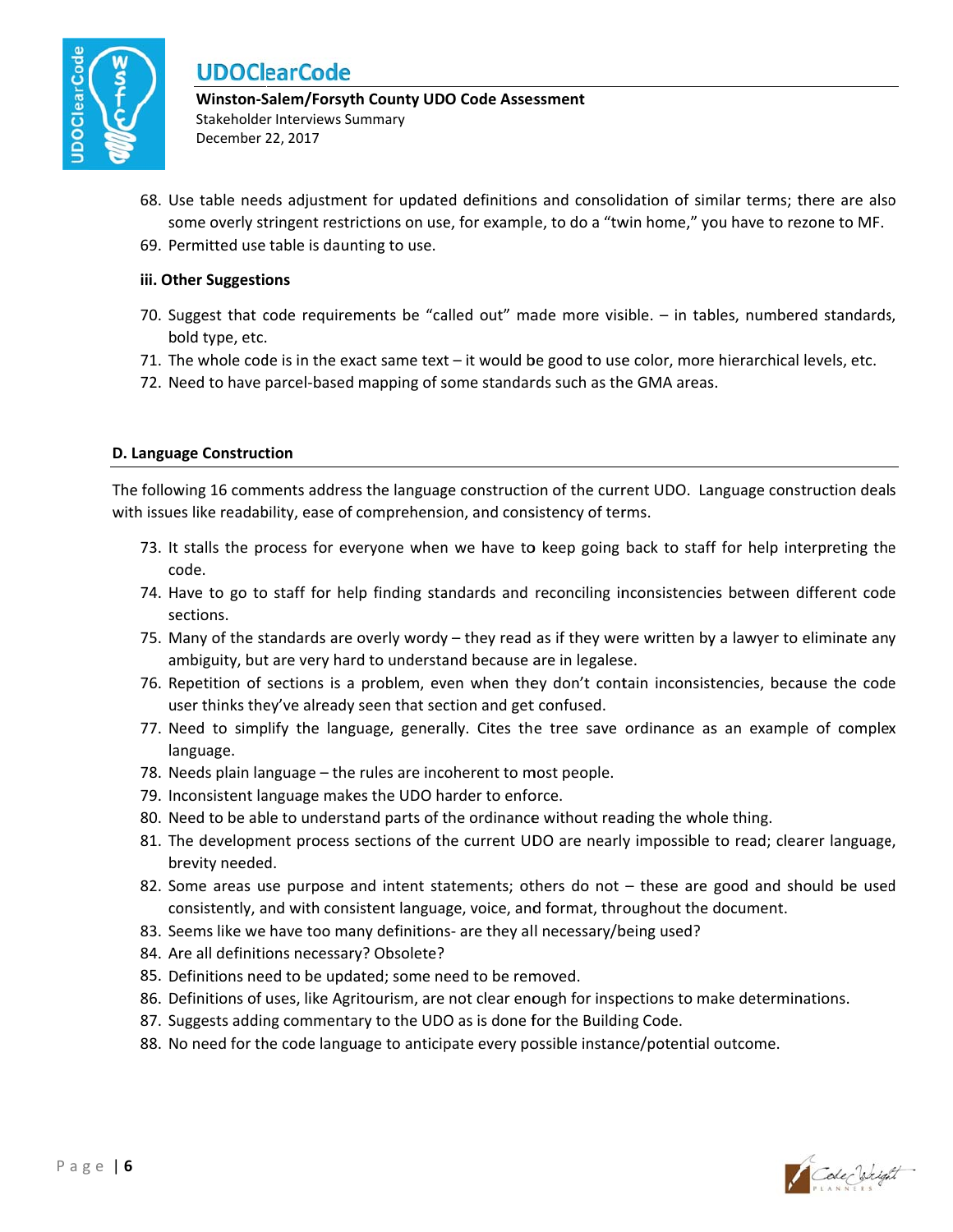

### Winston-Salem/Forsyth County UDO Code Assessment Stakeholder Interviews Summary

December 22, 2017

### E. Digital Version of the UDO

The following comments pertain to the digital version of the current UDO or are requests related to the digital version of the revised UDO.

### i. Municode Version of the UDO

- 89. Biggest problem with using the online code is difficulty navigating. The staff can do it, but I can't.
- 90. Biggest obstacle is the electronic format is hard to read and navigate.
- 91. The permitted use table doesn't scroll well (do not show the headers all the way down). Most of the tables in the UDO do scroll, but some do not. Also, on the scrolling tables, the mouse gets "stuck" in the table pane when scrolling, which is frustrating.
- 92. Doesn't print well.
- 93. Some references seem outdated they don't point to where they say they will.
- 94. There are too many layers in the regulations. Too many tabs to wade through when looking for a standard.
- 95. The use table on municode is too large for the screen, and users can't see header rows.
- 96. Municode is slow, "glitchy".
- 97. Doesn't like Municode version. Says it is slower than other cities, Says it locks up a lot. Also fewer print options than those available for other city codes.
- 98. Says Municode document has some links, but links do not go deep enough links should be for all sections, not just the first 2-3 levels.
- 99. In response to the question, "Are there other development codes that you think we should examine as examples for possible improvements to WSFC's UDO," my first response was, "All the ones that aren't in Municode."
- 100. Need to have search capability and a better search function than Municode provides.
- 101. The searchability of the Municode site is very poor  $-$  it never takes you where you want to go, and brings up so many results that it's basically useless. You almost have to know the exact phrasing in order to get a good search result.
- 102. Municode seems to work fine, and other municipalities use Municode as well so that experience helps in navigating the site.
- 103. The Table of Contents feature on Municode is good, because users can click through the various sections of the Table of Contents stays visible on the left-hand side of the screen.

### ii. PDF Version of the UDO Provided by Staff

- 104. He uses the pdf version of the code given by staff because its too hard to print 1-2 pages from the Municode site.
- 105. Likes the pdf version of the UDO the City makes available, but it lacks bookmarks.
- 106. Suggests that if the City posts pdf versions, they include the "last updated on \_\_\_\_\_ " date.
- Searchability is a key issue with the current UDO. It has a search function, but it doesn't work. Part 107. of this may be due to inconsistency in terminology; part may be due to limitations in the software used.
- 108. Needs working hyperlinks for navigability.
- 109. Better search/links needed/index - get to the info you needed quickly.

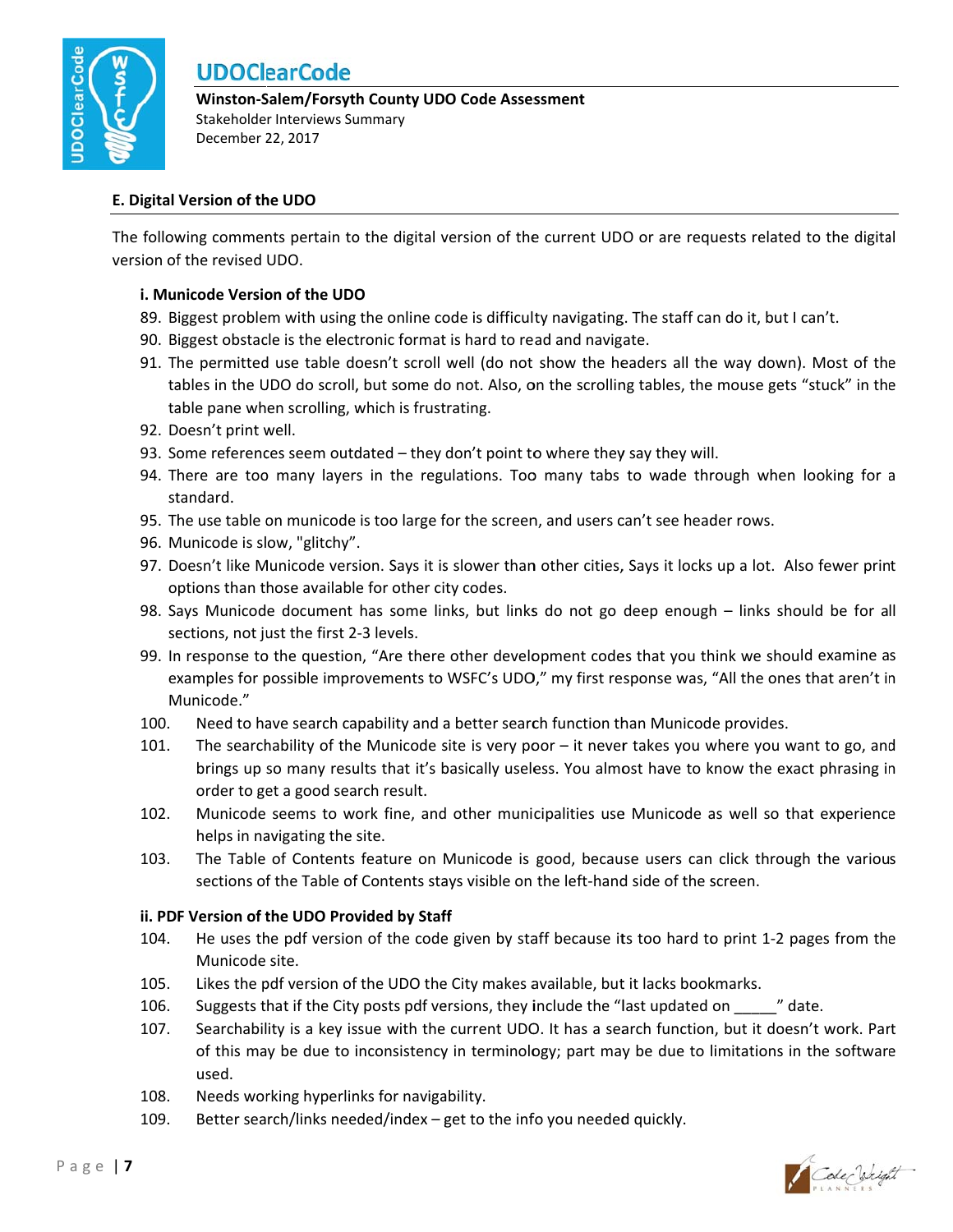

## Winston-Salem/Forsyth County UDO Code Assessment

Stakeholder Interviews Summary December 22, 2017

### iii. Other Suggestions

- 110. Would be great if on-line version of code was structured so that it was usable on a smart phone.
- 111. Suggests adding the capability of digital versions to increase the font size by a user on command.
- 112. Would be nice to have an interactive module of the code that allowed people to see what they could build on their land (based on code provisions).
- 113. Suggest that the UDO could be more website-like with clickable areas and high-functioning searchability.
- 114. Wants to be sure that the user is aware of whether or not the digital version they are seeing is the latest version of the code, or if any amendments have been approved after posting of the digital document - how can this be done?
- 115. Suggest that code webpage include a summary list of updates/changes/amendments by time period so that paper code users can know about any changes and stay up to date more easily.

### F. A User's Guide or Companion Document

This section includes 10 responses from stakeholders on the need for or desirability of an outside document like a user's guide or procedures manual for the UDO.

- 116. Likes the idea of a technical document to supplement the UDO and hold the fee schedule, applications, etc.
- 117. Suggests something like High Point's Guidebook for Development.
- 118. A supplemental summary of local watershed requirements and contacts for areas within Forsyth County could be a useful publication and something short like that could be easily updated.
- 119. Likes the idea of an entry guide that explains the development process and how to learn about it if you are not familiar. For example, a Red "Z" sign appears in your neighborhood - now what?
- Supports the idea of an outside document that talked about topics and actions. For example: I want 120. to build a fence, what do I do? How do I add an addition?
- 121. The review process is not clear to new users - suggests a manual that explains the process:
	- Examine permitted uses;
	- Determine zoning district;
	- Learn to use/understand the GIS layers; and
	- $\bullet$ Determine the applicable process(es).
- $122.$ Suggest an appendix with a checklist and applications.
- 123. Says he would like links to outside documents too, like the West End Design Guidelines.
- 124. Says there is currently a 1-2 page overview of district provisions available for each zoning district, but it is not linked from or to anything.
- 125. Technical/development guide "manual" would benefit from an example site plan with the various parts called out; and a section on "common mistakes" - common stumbling blocks or holdups in the development process.

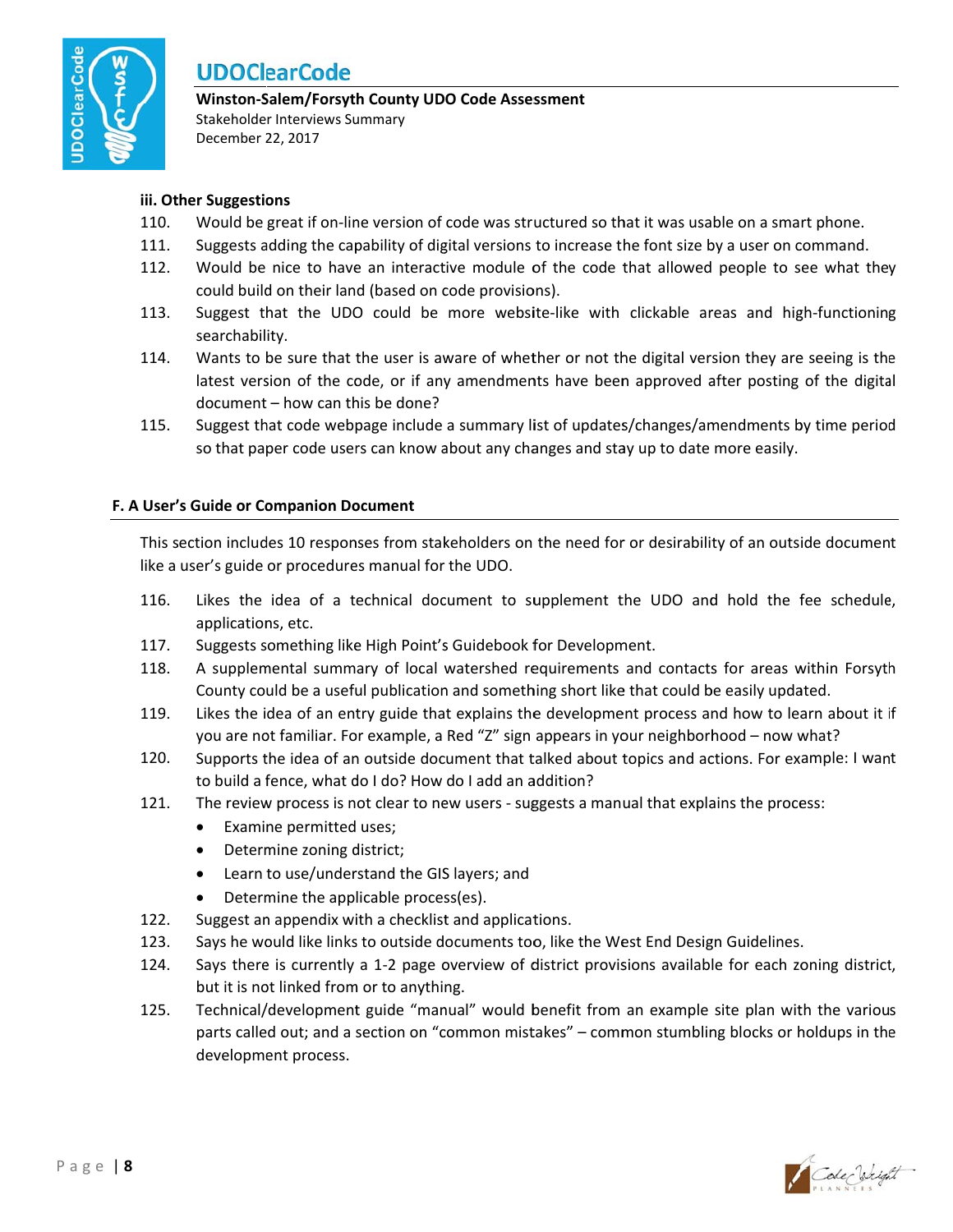

Winston-Salem/Forsyth County UDO Code Assessment Stakeholder Interviews Summary December 22, 2017

#### **G. Process Related**

This section provides 31 process-or department-related comments from stakeholders. These comments are tangentially-related to the UDO, but are not directly related to UDO structure or contents.

- 126. This is a good place to do projects, staff is friendly and helpful.
- 127. WSFC staff has an "open-armed" approach - more welcoming to development than surrounding areas.
- 128. Says planning staff is great.
- 129. Relationship with City staff is good.
- 130. City staff is responsive and provides excellent customer service.
- 131. Planning department staff is great to work with; other departments are more difficult to communicate with.
- Generally speaking, the perception is that it is becoming easier to develop in Winston; zoning-132. related problems in the past are getting better.
- 133. Says staff can be "siloed" in terms of the portions of the code that they understand or administer don't understand the balance of the code or the ripple relationships.
- 134. Says general perception about Planning & Inspections is that the right hand does not know what the left hand is doing.
- 135. Says there is a "lack of a systemic approach" between Planning & Inspections. The format/structure of documents is not together.
- 136. Citizens are concerned that staff is receiving guidance from above to work on behalf of developers, not residents.
- Says the City should be more pro-development. They should walk developers through the process. 137. Don't obstruct development.
- 138. Building inspections department is hesitant to allow flexibility.
- 139. Zoning inspections/inspectors can sometime hold up issuance of a CO unfairly.
- He said one possible improvement is that Planning and Inspections never really merged as was 140. originally intended. The net impact for an outside user is that its confusing.
- 141. Would like to see a more consistent "group effort" between planning and code enforcement on interpretation of code – in many instances, planning is more flexible and open to innovation, while code enforcement is not. This causes problems mid-stream when code enforcement doesn't want to approve something that Planning said was fine.
- 142. Suggest inspections and planning have a brainstorming session. What parts of the current code could be done away with? What parts need to be changed?
- 143. Better to get a quick "no" than a prolonged "no."
- 144. The City needs to make it easier to find the data necessary to complete an application.
- 145. Sense that the staff is being held up by the code's clunkiness and over-specificity.
- 146. Regional-level developers see WSFC as too difficult a place to do business due to the high costs of meeting the regulations (stormwater and utilities in particular) and the lengthy approval process. We are losing business because of this.
- 147. Says there are no gatekeepers of comments and status for site plan projects.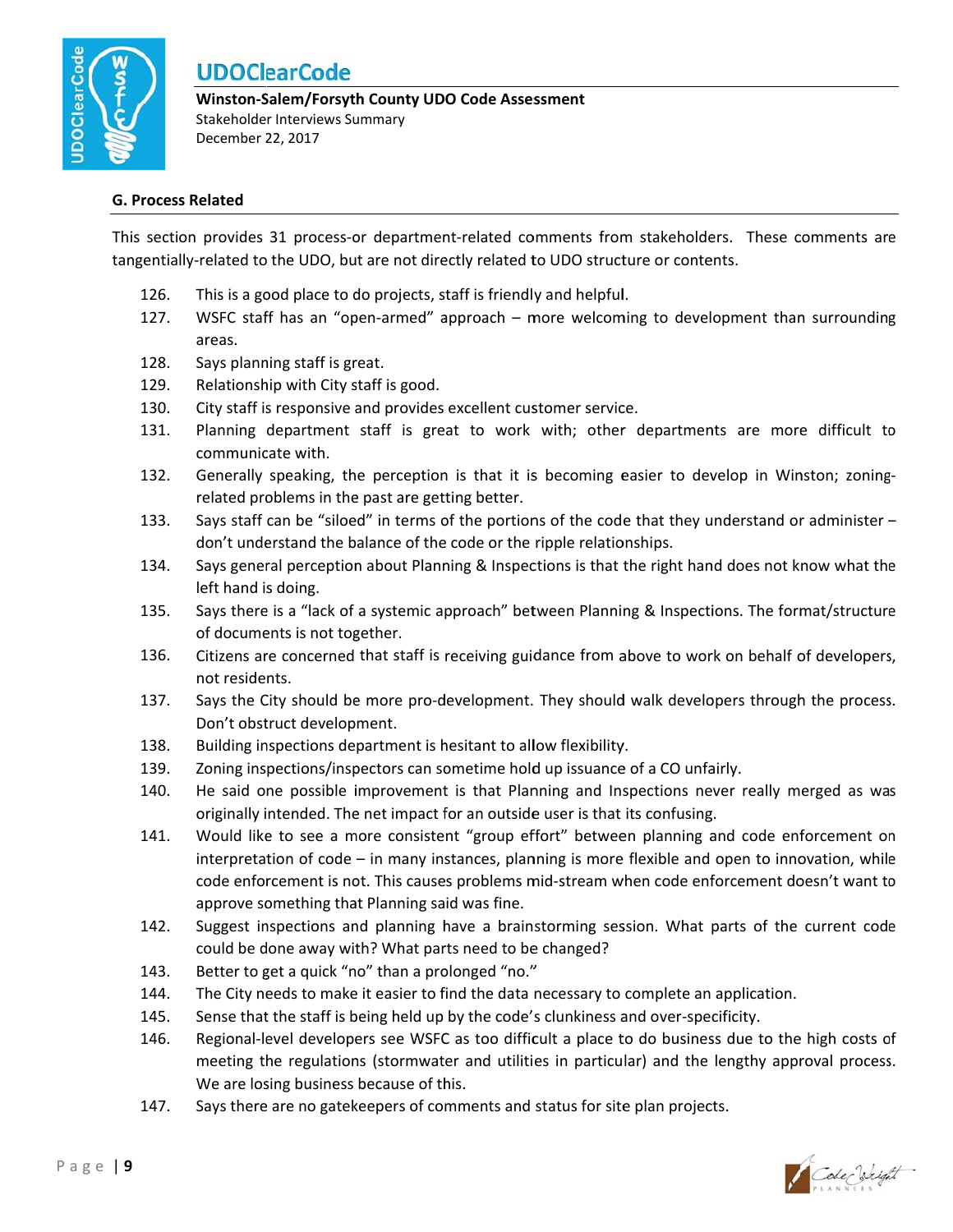

### **Winston‐S Salem/Forsyt h County UD O Code Asses ssment**  Stakeholder Interviews Summary December 2 22, 2017

- 148. Feels that generally, not enough attention is paid to potential abuses or negative impacts (unintended or otherwise) of text amendments by staff, the Planning Board, or elected officials. Gentrification is a concern.
- 149. Says that "change is inevitable" is a common refrain provided as a means of ending discussion or debate.
- 150. Suggests the city start a TRC so applicants can get comments and have discussion with multiple Suggests the city start a TRC so applicants can get comments and have discussion with multiple<br>departments over issues to address. Notes the City has a site plan review process similar to a TRC, but some staff don't review the plan before the meeting, so not ready to give complete comments.
- 151. Says City is guilty of multiple rounds of comments (done with one set, here's a set of new ones phenomen non).
- 152. There have been times when the initial sketch review came back "no comments" from a particular department, then later on in the project, the same department identifies major issues late in the process.
- 153. The sketch plan review process works pretty well, but sometimes 15 minutes isn't enough to get the level of information needed to move forward. ie<br>ie<br>r.
- 154. A TRC process would be helpful.
- 155. The sketch review meetings are very productive, but a formalized TRC process would be even better The ability to receive complete information early in the process is invaluable for developers, especially smaller firms s.
- 156. He suggests an on-line site plan submittal system, and on-line comment system.
- 157. Says the City needs a common place to submit applications and a common or series of uniform Says the City needs a common place to submit applications and a common or series of uniform<br>submittal documents. If they cannot be uniform, they should at least explain the respective process to follow. Inspections has an on-line form.

### **H. Substantive Comments**

Many interviewees provided comments and suggestions regarding substantive code issues, which are listed<br>below. Readers are reminded that the focus of the code assessment project is non-substantive below improvement to the UDO. Recommendations for substantive change to the UDO may be considered by City/County staff during or after work commences on non-substantive improvements. w. Readers are reminded that the focus of the code assessment project is non-substantive

- $S1.$ cases where interpretation is called for. taff is unwilling or unable to apply flexibility – tend to "err on the side of caution" and just say no in ne
- $S2.$ "normal" path is fast, but the standards are very specific and flexibility is not well defined aside from conditional use zoning. This leaves no room for innovation or dealing with difficult lots. When something new or different arises, staff is unable to make interpretations of the UDO. The
- $S3.$ things administratively. taff can't administratively rezone in the case of a map error. Need the capability to do common sense e<br>e
- S4. good ones are gone" – if the City wants infill and density, there needs to be flexibility. he remaining parcels in desirable areas are all difficult to develop, and the UDO doesn't help - "all the
- $S<sub>5</sub>$ . uggest the community try to avoid knee-jerk reactions to amend the code.

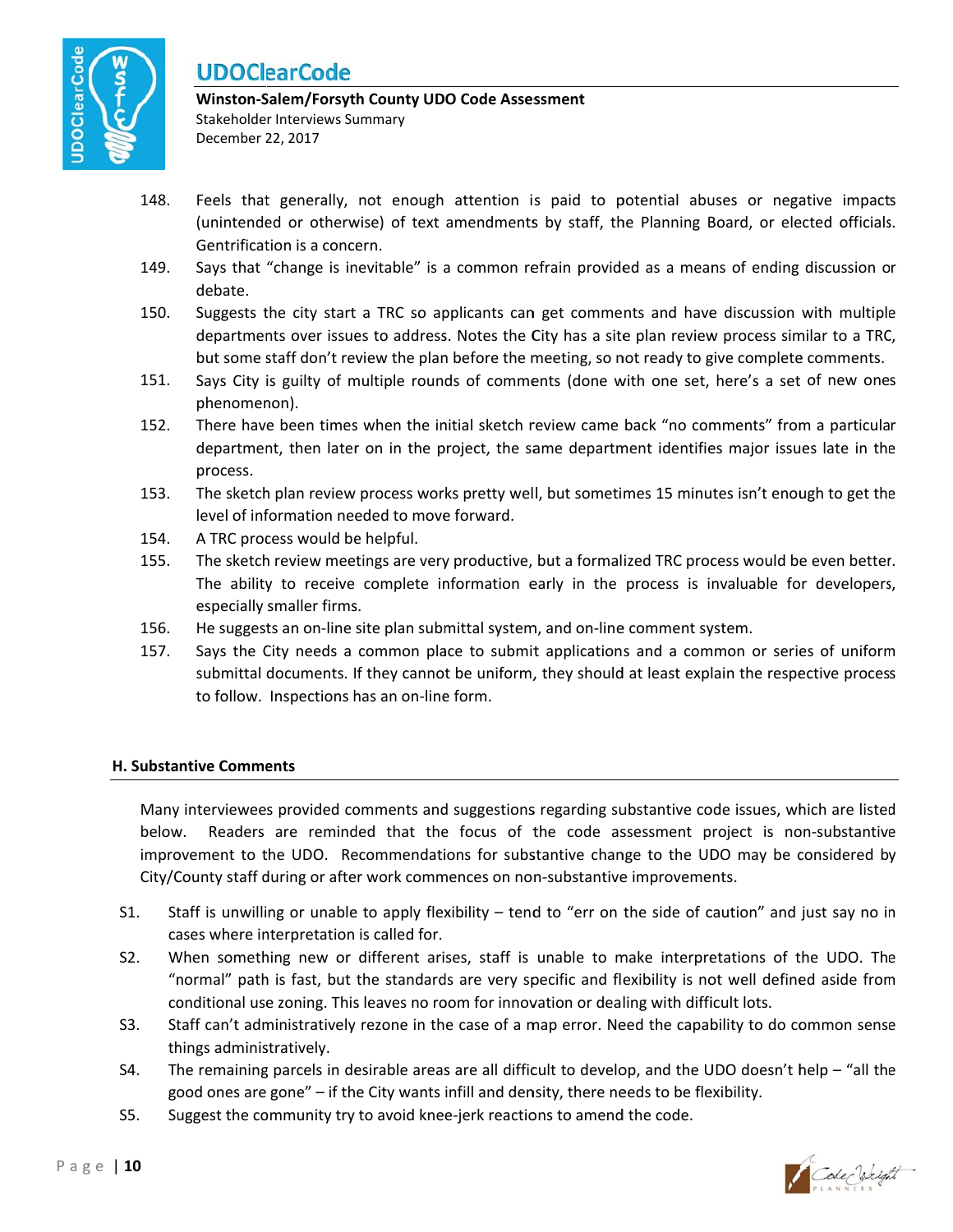

#### Winston-Salem/Forsyth County UDO Code Assessment Stakeholder Interviews Summary December 22, 2017

- Reminds us that people who want to do "attractive" projects will do it, regardless of the rules. Same is S6. true for those who don't care about doing a project that is attractive.
- S7. Suggests we avoid provisions that are unenforceable. Like, hours of operation standards or footcandle at lot line limits. These require enforcement to work at odd hours.
- S8. Suggest the City's GIS system be linked to the code so that a user could see the relevant district provisions (dimensional standards, allowable uses) by clicking a parcel on the zoning layer.
- S9. He says the stormwater standards are overly restrictive. Says review of stormwater/interpretation of standards is different than in past, and is not fair. They require calcs for the 1, 2, 10, and 25 year storms. Says the requirement to hold the water from a 25-year storm is an over-reach. Says they tell their clients to go somewhere else to develop because stormwater is so tough to deal with in WS.
- S10. The number one complaint we hear from clients is about the stormwater requirements – both that they are too stringent and that there seems to be some disagreement about what the requirement is. It feels like a "moving target" between changing federal and state regulations and then what the local departments will accept as in line with those requirements.
- S11. Stormwater regs are onerous - some of the worst in the state.
- $S12.$ The stormwater criteria used are outrageous.
- S13. For a larger project, the storm sewer cost is larger than the sanitary sewer cost.
- S14. The stormwater provisions require a huge number of retention ponds. Are these really best practices? Are they being maintained 10 years down the road, when all the other infrastructure in a subdivision is dedicated to the City? Would be amenable to "stormwater as an amenity" standards that allow/encourage stormwater features to be integrated into recreation facilities. This would also encourage better upkeep over time.
- $S15.$ Stormwater should be with the UDO.
- S16. Suggest integrating the stormwater regulations into the development code.
- S17. Watershed standards are too complicated.
- S18. Bonding required is tough for clients.
- S19. There are very stringent rules about turning over infrastructure, such as curbs and streets, which raises costs because they have to be replaced before they are dedicated.
- S20. Setbacks based on adjacent uses is confusing.
- S21. Yard space triangles are outdated - have received conflicting information about whether or not they are required from staff.
- S22. PRD is very confusing - is located in its own section and has lots of requirements unique from other districts.
- S23. Questions the placement of lots into their particular districts  $-$  seems that land was "upzoned"  $-$  for example. Lots that were 30,000 sf in area were placed in RS-9 districts in 1995.
- S24. Code should allow, but not force, mixed use.
- $S<sub>25</sub>$ In some cases, the mixed-use standards have been interpreted to mean that buildings must be mixeduse, even when market trends don't support that type of development.
- S26. He likes the tree save provisions, says they are flexible, and allow reforestation.
- S27. Tree save standards – some are not even necessarily sound science; for example, requiring a developer to save one large oak in the center of a lot, even while knowing that the development will harm its root